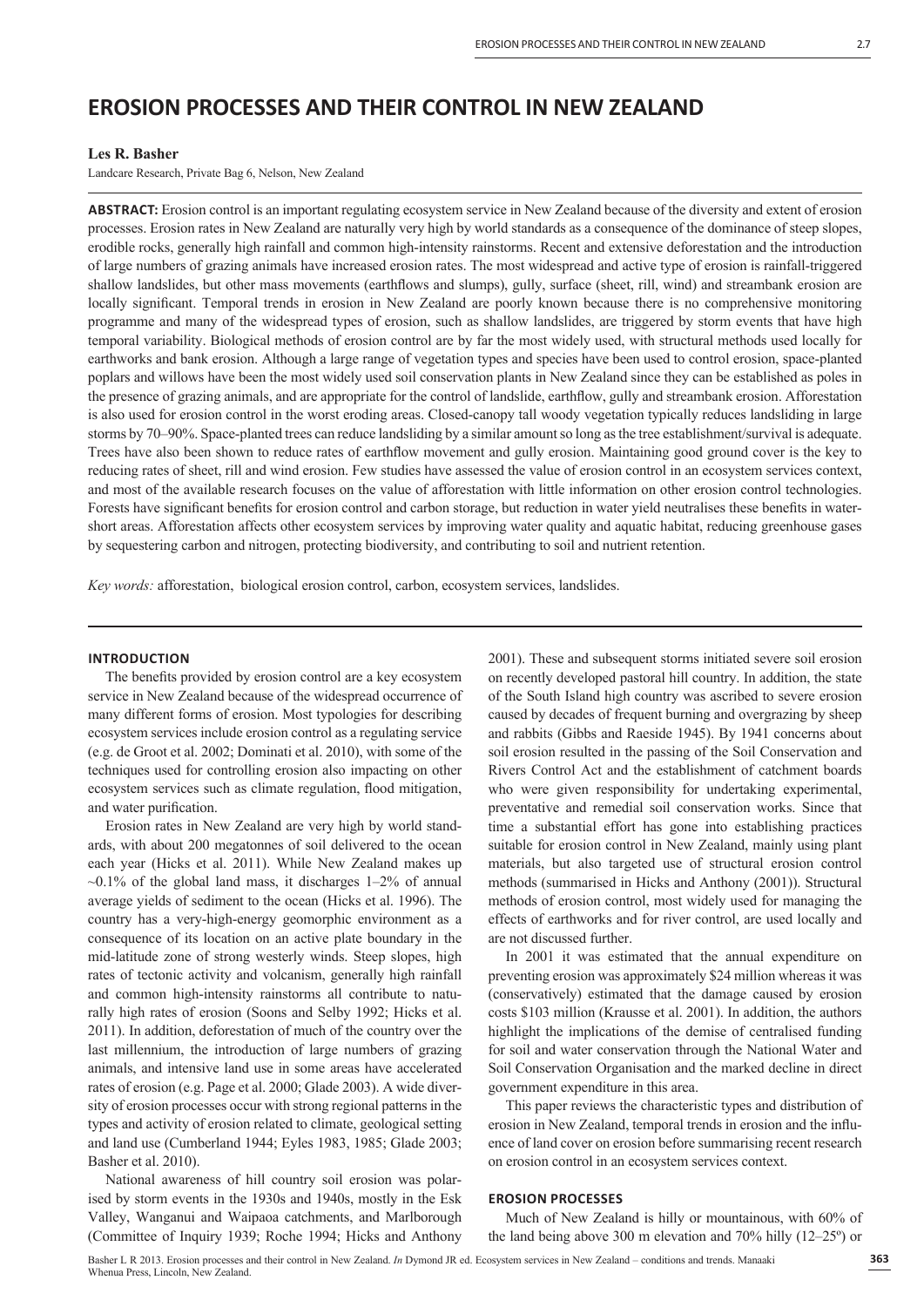steep ( $>25^\circ$ ). New Zealand lies at the boundary of the Pacific and Australian tectonic plates, resulting in high rates of uplift, frequent earthquakes, and common crushed and weakly lithified rocks that are prone to erosion (Soons and Selby 1992). Rainfall ranges from  $\leq$ 500 mm yr<sup>-1</sup> to  $>$ 10 000 mm yr<sup>-1</sup> with strong east–west and topographic gradients. The climate is characterised by frontal storms and extra-tropical cyclones that commonly bring high rainfalls and are the trigger for much of the erosion (Glade 1998). High winds are common in the east of the country, in the rain shadow of the main mountain ranges, and can cause severe wind erosion especially in the South Island (Basher and Painter 1997).

The erosion problems in New Zealand are exacerbated by recent and extensive deforestation. Polynesian settlers were the first humans to reach New Zealand about 800 years ago and caused widespread deforestation (of about 50% of the forest area), especially in the east of the South Island (e.g. McGlone 1983; McWethey et al. 2009). After the arrival of European settlers in the early 19th century extensive areas (a further 30% of the country) were cleared for farming and timber, and large numbers of grazing animals were introduced to the transformed landscapes. Within a few decades a serious erosion problem

became evident, particularly in the soft rock hill country of both islands and in the hard rock greywacke terrain of the eastern South Island high country (Roche 1994). As late as the 1980s farmers were being offered subsidies, through Land Development Encouragement Loans, to convert 'unproductive' steep erosionprone hill country, under scrub and forest cover, to pastoral farming despite the known erosion problems of this land.

All the main types of erosion occur in New Zealand:

- Surface erosion (sheet, rill and wind)
- Gully erosion
- Mass-movement erosion (shallow and deep landslides, slumps, earthflows)
- Streambank erosion

The regional distribution of erosion was first described by Cumberland (1944) and more recently has been comprehensively mapped (Eyles 1983, 1985) as part of the New Zealand Land Resource Inventory (NZLRI).

Because of the dominance of hilly and mountainous terrain the most widespread type of erosion is mass movement. A wide variety of landslide types occur in the New Zealand landscape,



**FIGURE 1** Distribution and severity of the main forms of erosion in New Zealand derived from the New Zealand Land Resource Inventory: (a) shallow landslides, (b) gully erosion, (c) deep mass movement erosion, (d) sheet and rill erosion, (e) bank erosion, (f) wind erosion.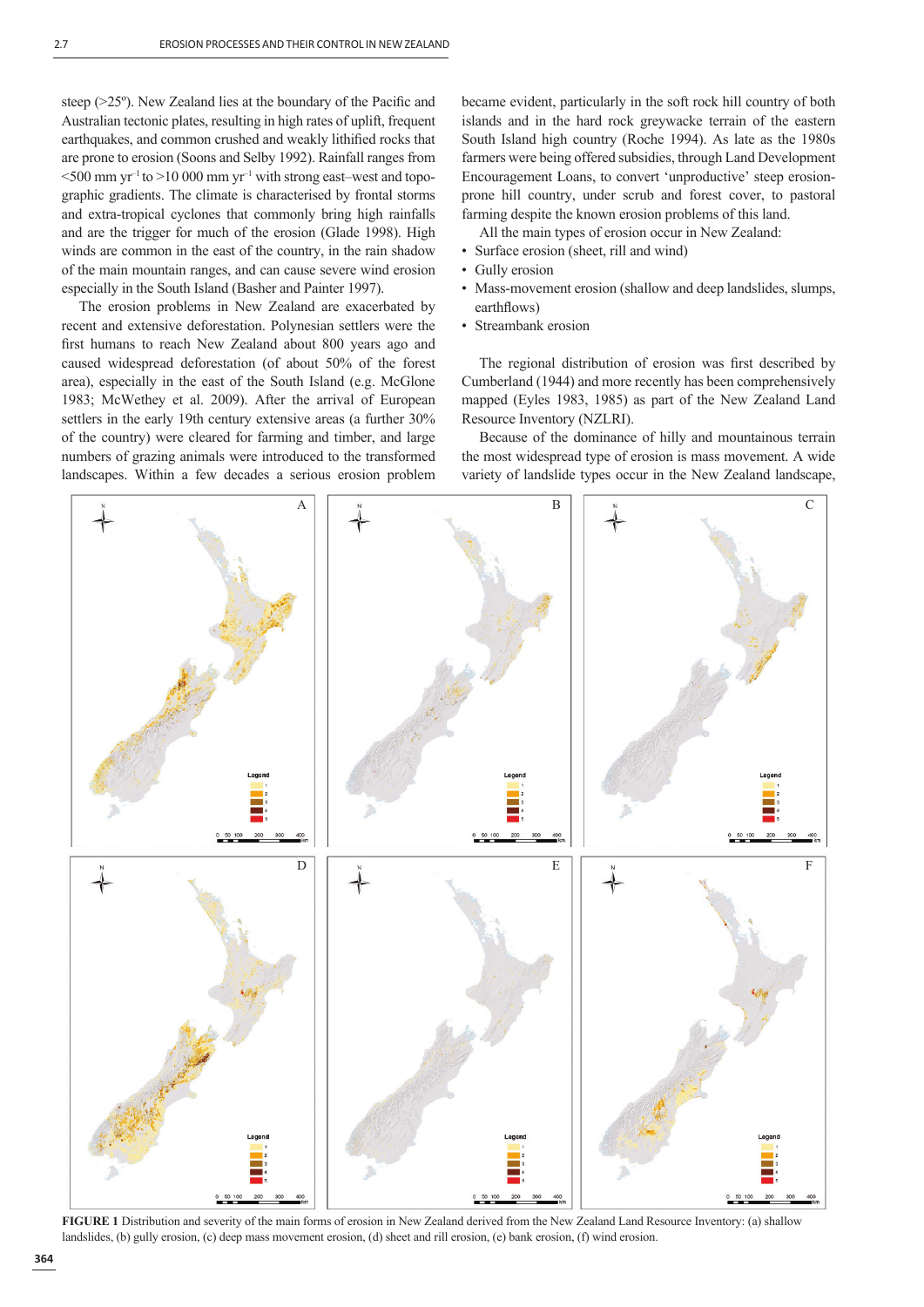ranging from small, shallow rapid failures to large, deep, creeping rock failures. The most common types are shallow, rapid slides and flows involving soil and regolith, which occur during rainstorms (Glade 1998; Crozier 2005). They are typically characterised by small scars and long narrow debris tails where much of the landslide debris is redeposited downslope. This type of landslide can be triggered by small rainfall events after prolonged wet periods leading to high antecedent soil moisture conditions or by individual, high-intensity-rainfall, storm cells. These landslides have been referred to as earthflows by Crozier (1996) and mapped as soil slips in the NZLRI (Eyles 1983, 1985). They are widespread throughout most of New Zealand on slopes over 15° (Figure 1a), and are particularly extensive in the Tertiary soft rock hill country of the North Island (Gisborne–East Coast, inland Whanganui–Taranaki–Manawatu, southern Hawke's Bay, Wairarapa), and the South Island mountainlands and hill country. Debris avalanches are similar types of failures with longer run-out zones and a deep narrow scar. They are common on steep forested slopes in the mountains of the North and South Island and also occur in steep grasslands in the South Island. These types of shallow, rapid failures are referred to collectively by the generic term shallow landslides throughout the remainder of this paper. Slumps and earthslips are deeper failures that have also been recognised in New Zealand (Eyles 1983, 1985) but have a very restricted distribution. Large-scale failures in bedrock are also common in the New Zealand landscape (e.g. Crozier et al. 1995; Hancox and Perrin 2009).

Gully erosion occurs as linear features cut by channellised runoff and as large, complex mass-movement–fluvial-erosion features that are typically amphitheatre-shaped (Marden et al. 2012). It is most common in the soft rock hill country of the East Coast North Island, on crushed argillite and mudstone, and in the North and South Island mountainlands (Figure 1b). It also occurs in Northland and the Volcanic Plateau (Eyles 1983, 1985). An additional form is tunnel gully erosion, where water moves down through the soil until it reaches a less permeable layer where it concentrates to form an underground channel. As this widens, the roof can collapse forming a surface gully. This form of erosion is common in the loess-mantled hill country of the South Island and the loess- and tephra-mantled hill country and hill country on deeply weathered sandstone in the North Island (Lynn and Eyles 1984).

Earthflow erosion is the slow movement of soil and associated regolith, along basal and marginal shear planes, and with internal deformation of the moving mass (Eyles 1983, 1985; Lynn et al. 2009). Earthflows may be shallow  $\left($  <1–2 m) to deep-seated (>10 m, and typically 3–5 m). Deep-seated earthflows typically occur on slopes between 10° and 20° and can cover large areas of a hillslope, while shallow earthflows are more common on slopes  $>20^{\circ}$ , and are smaller in area (Lynn et al. 2009). Earthflow erosion occurs mostly in the North Island, and is most extensive on crushed mudstone and argillite in the Gisborne – East Coast area, Wairarapa and in southern Hawke's Bay (Figure 1c). It also occurs in Northland, the soft rock hill country of inland Taranaki and the southern Waikato. Small areas occur on mudstone in North Canterbury, South Canterbury and coastal Otago.

Sheet erosion is the detachment of soil particles by raindrop impact and their removal downslope by water flowing overland as a sheet instead of in defined channels or rills. Two processes contribute: (a) rainsplash detaches soil particles and is strongly influenced by rainfall intensity; (b) the loosened particles are transported by overland flow, which is influenced by storm characteristics (infiltration-excess overland flow) and antecedent moisture conditions (saturation overland flow). Frost lift can also contribute to loosening surface soil particles in the South Island high country. Rill erosion (in small, ephemeral channellised flow) is commonly associated with sheet erosion and has similar controlling factors. It has not been widely studied in New Zealand nor is it widely mapped (Eyles 1983, 1985).

Sheet erosion is widely distributed in New Zealand (Figure 1d), particularly in the South Island, based on the presence of bare ground assumed to be eroding. In the South Island it is common in the dry hill country and mountainlands of inland Marlborough, Canterbury and Central Otago, while in the North Island the most affected areas are tephra-covered slopes of the Volcanic Plateau. Typically sheet erosion occurs on areas of bare ground, such as cultivated slopes (Basher and Ross 2002; Basher et al. 2004), forestry cutovers (Marden and Rowan 1997; Phillips et al. 2005; Marden et al. 2006, 2007), unsealed roads and tracks (Fahey and Coker 1989, 1992), stock tracks (Rosser 2006), earthworks associated with farming, forestry or other land uses (Hicks 1994), and on erosion features such as landslide scars, debris tails, and gullies. Sheet erosion also occurs in diffuse areas of bare ground within pasture that is heavily grazed or affected by drought. In addition to the presence of bare ground, factors that influence surface erosion include slope angle, length and aspect, soil texture, compaction, and rainfall, especially intensity and duration.

Streambank erosion is one of the least understood erosion processes in New Zealand. There are few published studies of bank erosion in New Zealand (Basher et al. 2012). A wide variety of fluvial and mass movement processes contribute to bank erosion (see review by Watson and Basher (2006)) and result in a wide range of styles of bank erosion. While bank erosion was mapped in the NZLRI (Figure 1e) it is undoubtedly more widespread than shown in this database. It is common along rivers and streams throughout New Zealand and has been one of the most common processes mitigated by both biological and structural erosion control.

Wind erosion has long been a concern in New Zealand with dust clouds commonly observed blowing off cultivated paddocks. The extent and significance of wind erosion was reviewed by Basher and Painter (1997). The NZLRI shows wind erosion affecting 13% of New Zealand, with quite different distribution patterns in the North Island and South Island (Figure 1f). The most severe wind erosion is mapped on small areas of coastal sand dunes of both islands and the Volcanic Plateau in the central North Island. Slight wind erosion is mapped over large areas of the eastern South Island. Salter (1984) suggests that 27% of New Zealand is susceptible to moderate to extreme wind erosion.

#### **TRENDS IN EROSION**

Temporal trends in erosion in New Zealand are poorly known because there is no comprehensive monitoring programme for erosion. In addition, many of the widespread types of erosion, such as shallow landslides, are triggered by storm events that have high temporal variability.

State of the environment reporting of erosion at national level has been limited to reporting 'soil intactness of erosion-prone land' (Ministry for the Environment 2007). This is derived by characterising trends in the vegetation cover (derived from the Land Cover Database, LCDB) of erosion-prone land (defined as land with a slope >21º, with severe to extreme potential for erosion and under pasture). Table 1 shows the change in erosion-prone area between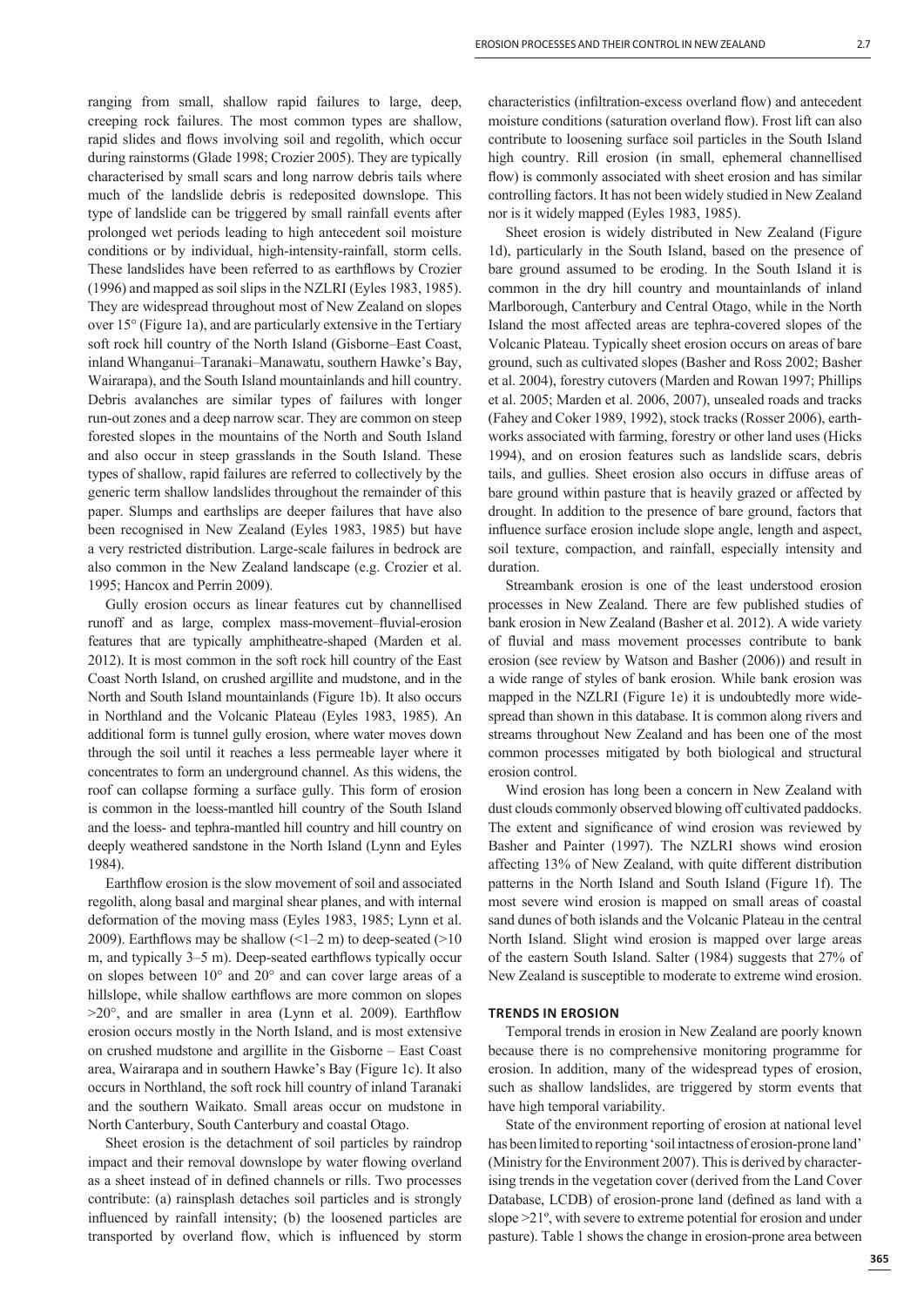1997 and 2002. The percentage change from pasture is small, with results showing a reduction of just over 36 000 hectares nationally between the two periods of land-cover monitoring (3% of the total area of erosion-prone land). Just over half of this total was in the Gisborne, Hawke's Bay, and Manawatu–Wanganui regions (17 481 hectares in total). In the South Island, the Marlborough and Tasman regions experienced a combined pastoral land cover change of 4119 hectares. LCDB analysis shows that of the 36 400-hectare reduction in pasture on erosion-prone hill country, 36 300 hectares were converted to exotic forestry or retired and left to revert to scrub. This indicator only provides trends relevant to shallow landslides, gullies and earthflows.

**TABLE 1.** Summary of area of hill country erosion-prone land under pasture in 1997 (LCDB1) and 2002 (LCDB2) (from Ministry for the Environment 2007). Negative values indicate a land use change to forestry or reversion

|                   | <b>Erosion-prone area</b> |           | Change in area |         |
|-------------------|---------------------------|-----------|----------------|---------|
|                   | (ha) in pasture           |           | 1997-2002      |         |
| <b>Region</b>     | 1997                      | 2002      | (ha)           | $(\%)$  |
| Northland         | 67 723                    | 65 832    | $-1691$        | $-2.50$ |
| Auckland          | 13 101                    | 12988     | $-53$          | $-0.40$ |
| Bay of Plenty     | 27 000                    | 25 855    | $-1104$        | $-4.09$ |
| Waikato           | 116 049                   | 112 315   | $-3680$        | $-3.17$ |
| Gisborne          | 167 141                   | 158 382   | $-8151$        | $-4.88$ |
| Hawke's Bay       | 113 128                   | 110416    | $-2537$        | $-2.24$ |
| Manawatu          | 230 585                   | 223 535   | $-6793$        | $-2.95$ |
| Taranaki          | 40 580                    | 38 444    | $-2136$        | $-5.26$ |
| Wellington        | 54 28 1                   | 51 387    | $-2794$        | $-5.15$ |
| Nelson            | 1612                      | 1535      | $-76$          | $-4.74$ |
| Tasman            | 24 24 9                   | 22 697    | $-1012$        | $-4.17$ |
| Marlborough       | 75 042                    | 71946     | $-3107$        | $-4.14$ |
| Canterbury        | 113 995                   | 113 770   | $-220$         | $-0.19$ |
| <b>West Coast</b> | 4623                      | 4592      | $-16$          | $-0.35$ |
| Otago             | 101 531                   | 101 236   | $-294$         | $-0.29$ |
| Southland         | 26 083                    | 25 4 37   | $-646$         | $-2.48$ |
| North Island      | 829 587                   | 799 154   | $-30433$       | $-3.67$ |
| South Island      | 347 134                   | 341 213   | $-5921$        | $-1.71$ |
| Total             | 1 176 721                 | 1 140 367 | $-36354$       | $-3.09$ |

Dymond et al. (2010) use a modelling approach to estimate national trends in erosion associated with agriculture. LCDB2 was used to identify agricultural land in 2002 and the New Zealand Empirical Erosion model (NZeem®) used to calculate the mean erosion rate from that land. A time sequence of annual sediment yields from agriculture (Figure 2) was calculated by assuming a constant rate of erosion through time, constant rainfall through time, and using trends in the total area of agricultural land reported by the Department of Statistics. This analysis suggests a reduction in erosion since the early 1980s caused by an increase in plantation forestry and scrubland. The downward trend in total sediment yield only reflects changes in land use and does not represent the actual change in sediment yield because it ignores any effects resulting from climatic variation through this period, which may have had a greater effect than land use (Dymond et al. 2010).

More recently, regional councils have developed a protocol for assessing land stability (Burton et al. 2009). This procedure is based on point analysis of aerial photos and characterises



100

**FIGURE 2** Total annual sediment yields from agriculture in New Zealand over the past 30 years (after Dymond et al. 2010).

whether soil is stable, unstable but inactive (erosion-prone), recently eroded (now revegetating), or freshly eroding (bare) and is essentially a survey of the extent of bare ground. The nature of disturbance is also recorded (natural or land-use-related erosion, type of erosion). This technique is now being used by many regional councils including Auckland (Hicks 2000), Waikato (Thompson and Hicks 2009), Horizons (Manawatu-Wanganui) (Crippen 1999), Wellington (Crippen and Hicks 2011), Gisborne (Crippen and Scholes 2001), and Tasman (Burton 2002). Some regions have completed repeat surveys that establish temporal trends. In the Waikato Thompson and Hicks (2009) found that the area of bare ground exposed by all forms of disturbance increased significantly between 2002 and 2007, doubling from 1.4% to 2.8% of the region's area. The major changes occurred to cultivated areas and tracks. On rural land in the Auckland Region between 1999 and 2007 (Hicks and Thompson 2009) the amount of erosion-prone surfaces decreased (from 37.6% to 33.8%) and eroded surfaces increased (from 9.1% to 13.2%). In the Wellington Region between 2002 and 2010 the area disturbed by land use activities increased from 11% to 14%, mainly from cultivation and tracking (Crippen and Hicks 2011). In time this type of data will provide a far better picture of trends in erosion, and in efforts to control erosion, than is presently available.

Much of the worst erosion in New Zealand is in the Gisborne – East Coast region and attempts have been underway since at least the 1960s to reduce erosion in this area, primarily by afforestation (see Taylor 1970; Bayfield and Meister 1998, 2005). In 1992 the East Coast Forestry Project (ECFP) was established by the Ministry of Agriculture and Forestry (MAF) to try and reduce the erosion problem by subsidising targeted afforestation on the most erosion-prone land. By 2011, 35 522 hectares of target land (out of a total of 60 000 hectares identified as requiring erosion control) had been treated (MAF 2011). Additional areas of erosion-prone land have also been targeted under Gisborne District Council's sustainable hill country project. Both programmes, along with earlier afforestation, have made significant progress in afforesting erosion-prone land and reducing erosion. Marden et al. (2005) illustrate the changes in area of gullies in the Waipaoa catchment between 1939 and 1988 (Figure 3) with a large reduction in gully erosion associated with afforestation in the 1960s. Sediment production from gullies during the pre-afforestation period (1939–1960) was  $\sim$ 27 000 t km<sup>-2</sup> yr<sup>-1</sup>, increasing to  $\sim$ 30 000 t km<sup>-2</sup> yr<sup>-1</sup> during the 1960–1970 period, before decreasing to  $~11$  000 t km<sup>-2</sup> yr<sup>-1</sup> during the 1970–1988 period, by which time most of the reforested area had reached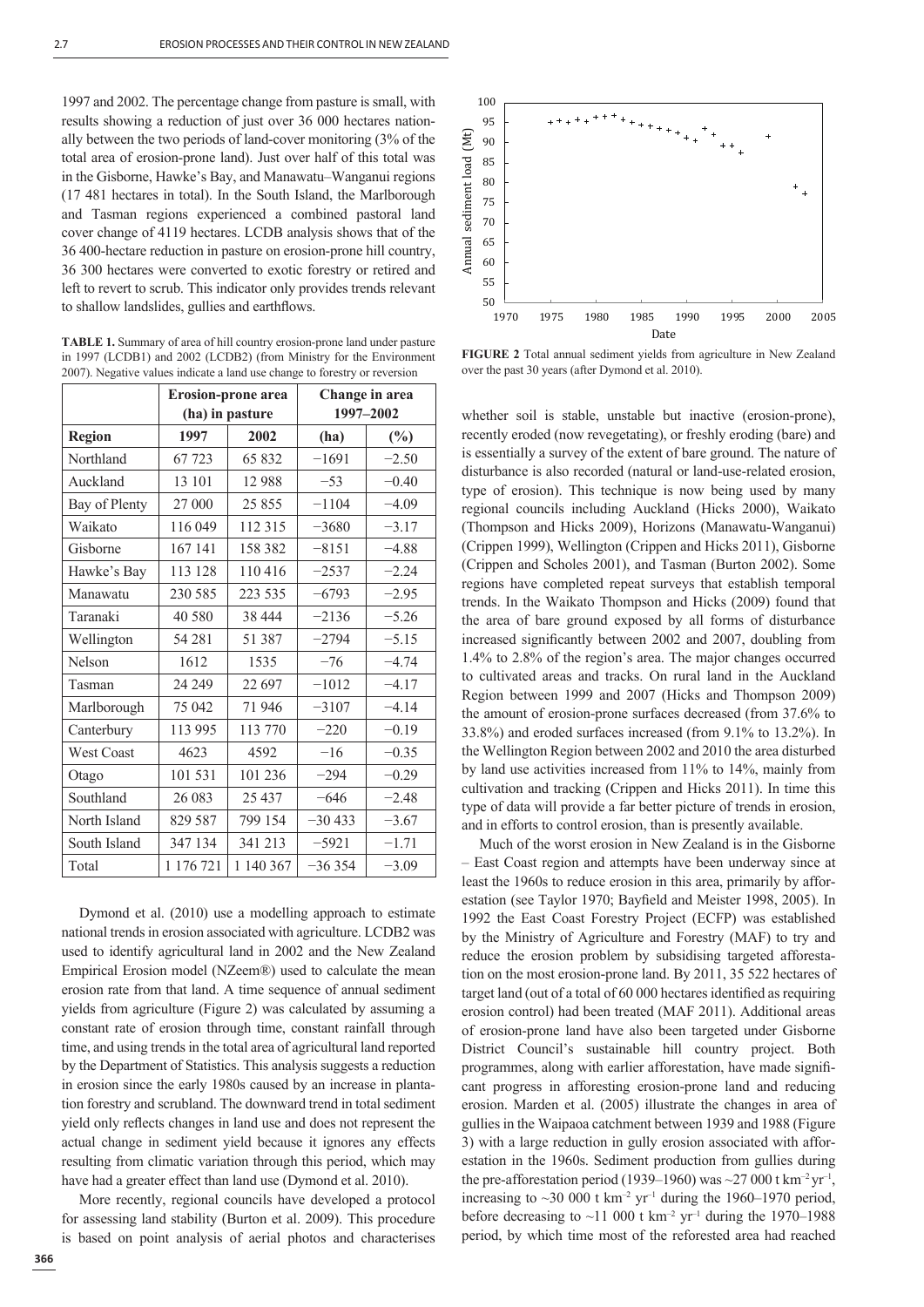

**FIGURE 3** Change in total area of gully erosion in the Waipaoa catchment for periods pre-reforestation (1939, 1960) and the reforestation period (1970, 1988) (after Marden et al. 2005). The different grey shading indicates when gullies first appeared.

maturity. Herzig et al. (2011) model the impact of past afforestation and predict the effect of current erosion-control programmes on trends in gully erosion in three catchments in the Gisborne – East Coast region. They suggest sediment yield from gullies is currently 22% less than if there had been no afforestation.

A similar programme of targeted erosion control has been initiated in the Manawatu-Wanganui Region following a severe storm in February 2004 (Hancox and Wright 2005; Dymond et al. 2006). This programme targets 450 000 hectares of highly erodible land, with farm plans now having been completed on 280 000 hectares of this land (see http://www.mpi.govt. nz/environment-natural-resources/funding-programmes/ slm-hill-country-erosion-programme/slmhce-project-sustainable-land-use-initiative). When fully implemented this will in time have a significant effect on erosion trends within the Manawatu-Wanganui Region.

## **LAND COVER AND EROSION CONTROL**

Although a wide range of methods are used for erosion control in New Zealand (Table 2), biological methods are by far the most widely used. A large range of vegetation types and species have been used to control erosion throughout New Zealand. These include herbaceous, shrub and tree species, mainly of exotic species with more limited use of indigenous species. There are numerous publications on the use of plants in erosion control programmes, their establishment and management, and their effectiveness in reducing the occurrence and severity of erosion (Lambrechtsen 1986a, b; Pollock 1986; van Kraayenoord and Hathaway 1986a, b; Hawley and Dymond 1988; Phillips et al. 1990, 2008, 2011; Hicks 1991a, b, 1995; Marden and Rowan 1993; Quilter et al. 1993; Thompson and Luckman 1993; Bergin et al. 1995; Douglas et al. 1998, 2009, 2011; Anthony 2001;

**TABLE 2** Erosion control techniques used for different types of erosion in New Zealand (after Hicks and Anthony 2001)

| <b>Erosion</b> type                                                       | Soil conservation principle                                                                                            | <b>Erosion control practices</b>                                                                                                                                                                                                                                                                                                                                                                                      |  |
|---------------------------------------------------------------------------|------------------------------------------------------------------------------------------------------------------------|-----------------------------------------------------------------------------------------------------------------------------------------------------------------------------------------------------------------------------------------------------------------------------------------------------------------------------------------------------------------------------------------------------------------------|--|
| Sheet and rill                                                            | Maintain ground cover<br>Maintain soil structure and health                                                            | Water control<br>Improving drainage<br>Conservation tillage (contour cultivation, minimum tillage,<br>direct drilling, herbicides)<br>Wheel track ripping<br>Stubble mulching<br>Rotational cropping<br>Strip cropping<br>Use of low-ground-pressure machinery<br>Cover crops<br>Timing cultivation to avoid risk<br>Adjusting grazing pressure to avoid risk<br>Matching crop and pasture species to site conditions |  |
| Shallow mass movement<br>(landslides, debris avalanche,<br>earthflow)     | Maintain root strength contribution to slope stability<br>Reduce soil water                                            | Space-planted trees<br>Reversion to scrub<br>Afforestation<br>Adjusting grazing pressure and fencing<br>Drainage control                                                                                                                                                                                                                                                                                              |  |
| Deep-seated mass movement<br>(landslides, slumps, earth and<br>rock flow) | Maintain root strength/contribution to slope stability<br>Reduce soil water                                            | Space-planted trees<br>Reversion to scrub<br>Afforestation<br>Adjusting grazing pressure and fencing<br>Drainage control<br>Debris dams                                                                                                                                                                                                                                                                               |  |
| Gully                                                                     | Control runoff<br>Avoid exposure of bare ground in overland flow paths<br>Reduce peak flood flows<br>Stabilise margins | Water control (diversions, flumes, pipes, drop structures)<br>Space-planted trees<br>Reversion to scrub<br>Afforestation<br>Debris dams<br>Ground recontouring                                                                                                                                                                                                                                                        |  |
| Tunnel gully                                                              | Control runoff<br>Manage ground cover                                                                                  | Water control<br>Manage ground cover in overland flow paths<br>Space-planted trees<br>Ground recontouring                                                                                                                                                                                                                                                                                                             |  |
| Wind                                                                      | Maintain ground cover<br>Maintain soil structure and health to reduce erodibility<br>Maintain surface soil moisture    | Maintain ground cover<br>Maintain soil structure and health to reduce erodibility<br>Maintain surface soil moisture                                                                                                                                                                                                                                                                                                   |  |
| Streambank                                                                | Maintain riparian vegetation<br>Reduce bank undercutting and lateral migration                                         | Tree planting of banks and riparian buffers<br>Structural control (rock riprap, gabions, groynes, geotextiles)<br>River diversion<br>Bank regrading<br>Reseeding stream banks<br>Control stock access by fencing<br>Subsurface drainage at seepage sites                                                                                                                                                              |  |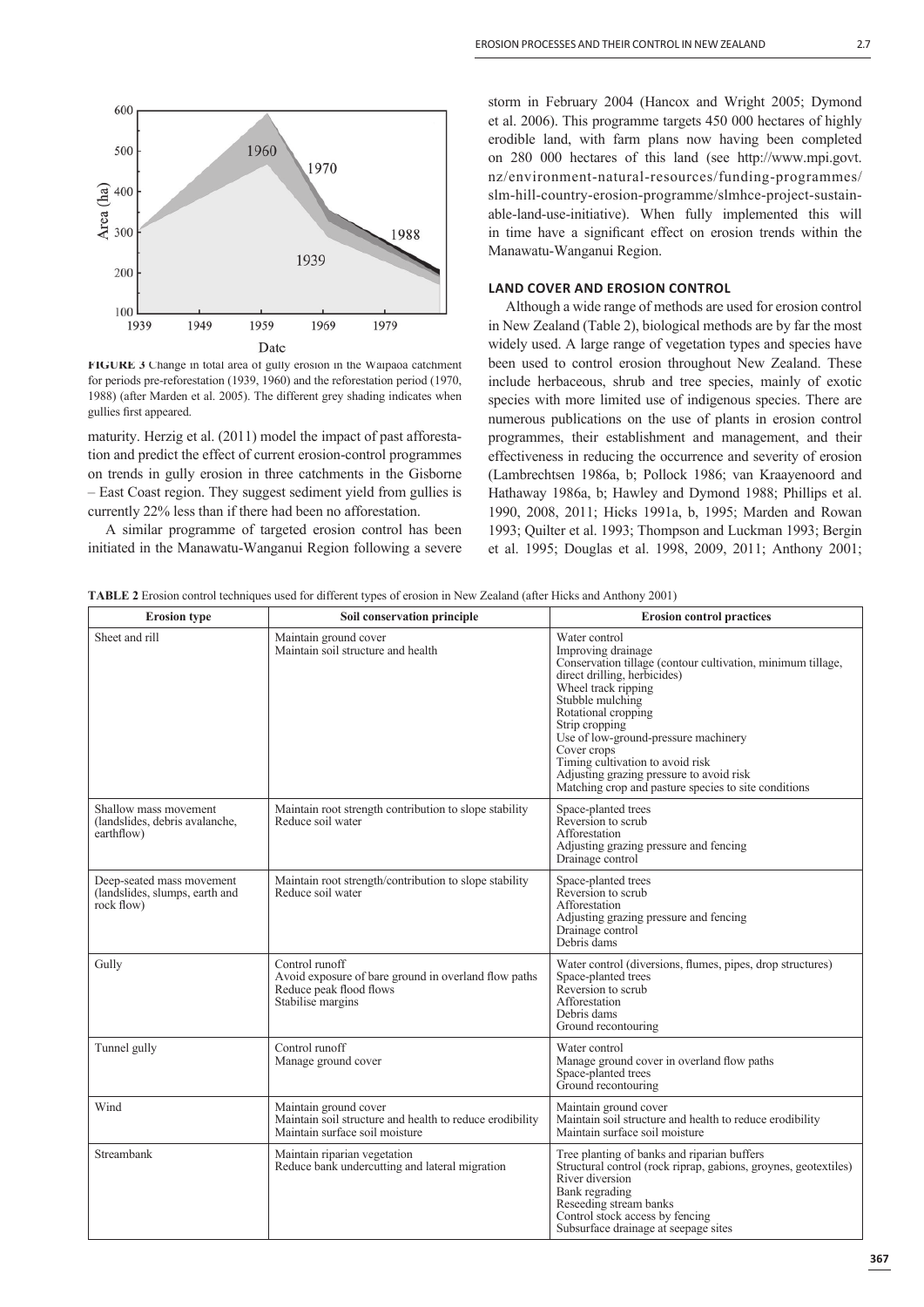Hicks and Anthony 2001; Hicks and Crippen 2004; Marden 2004; Phillips and Marden 2005; McIvor et al. 2011; Basher et al. 2008; Davis et al. 2009). Space-planted poplars and willows have been the most widely used soil conservation plants in New Zealand, since they can be established as poles in the presence of grazing animals, and are appropriate for the control of landslide, earthflow, gully and streambank erosion.

Surface erosion (sheet, rill, wind) can be prevented or reduced through establishing and maintaining a persistent, healthy, complete ground cover. The effectiveness of the cover depends on both above- and below-ground plant components (Hicks 1995; Hicks and Anthony 2001). Herbaceous species used for erosion control are often recognised as important forages for livestock, and in a number of erosion-prone farmland situations there must be a balance between providing ground protection for fragile soils and adequate quantity and quality of forage.

Aspects of the effect of vegetation on erosion have been reviewed by several authors (e.g. O'Loughlin 1995, 2005; Glade 2003; Marden 2004, 2012; Blaschke et al. 2008; Phillips et al. 2012), including the performance of biological erosion control methods (e.g. Thompson and Luckman 1993; Douglas et al. 2011; McIvor et al. 2011). These include process-based studies documenting the mechanisms underlying the impact of trees on slope stability as well as data comparing erosion rates under different vegetation communities.

Most of the data available on the impact of vegetation cover on erosion is derived from the study of landslides during large storm events such as Cyclone Bola and the February 2004 Manawatu-Wanganui storm, with far less multiple-event and time-averaged data available and very limited data for other erosion processes. During these large storms woody vegetation has a profound impact in reducing landsliding, with results suggesting that the presence of tall, closed-canopy, woody vegetation typically leads to a 70–90% reduction in the amount of landsliding (e.g. Phillips et al. 1990; Marden et al. 1991; Marden and Rowan 1993; Bergin et al. 1995; Fransen and Brownlie 1995; Reid and Page 2002; Hancox and Wright 2005; Dymond et al. 2006). These results are generalised in the NZeem® model (Dymond et al. 2010) as a long-term order-of-magnitude reduction in erosion where tall woody vegetation is present. However, this factor is likely to be spatially variable depending on landscape characteristics such as rock type, slope steepness and rainfall.

The relationship between probability of landsliding and slope angle shown in Dymond et al. (2006) shows clearly that slope had



Erosion rate (mm/yr) Indigenous forest  $1.0$  $0.0$  $10$ 20 30 40 50

Pasture

 $3.0$ 

 $2.0$ 

**FIGURE 5** Effect of variation in slope angle and vegetation cover on erosion rate (from DeRose (1996), courtesy of *Zeitschrift für Geomorphologie*).

Mean slope angle of hillside (°)

a significant effect on the magnitude of reduction in landsliding in the February 2004 storm (Figure 4). Similarly in the Taranaki hill country (DeRose 1996), the difference between erosion rates under pasture and forest increases with slope angle (Figure 5). The impact of tall woody vegetation in reducing landsliding is likely to be less in smaller storms. Reid and Page (2002) found that there was a 25 times increase in areal landslide density under pasture (compared with tall woody vegetation) for a 600-mm rainfall but only a 5 times increase for a 260-mm rainfall. Similarly, Barton et al. (1988) found landslide density and area increased with storm rainfall. In a number of studies comparing landslide densities under pasture and tall woody vegetation before and after Cyclone Bola, the differences in landslide density were always smaller before Bola (Phillips et al. 1990; Marden and Rowan 1993). A number of studies describe considerable spatial variation in the effect of vegetation cover on landsliding or sediment generation. In four areas of the Manawatu-Wanganui hill country in a large storm in February 2004, landslide area under pasture ranged from 3 to 11 times higher than under forest (Hancox and Wright 2005). The same authors also note the lack of landsliding in the greywacke of the Tararua and Ruahine ranges in this storm despite very high rainfalls. Hicks and Crippen (2004) also reported considerable spatial variation in the effect of vegetation on landsliding in this storm. DL Hicks (1990) comments that there was generally less landslide damage in Taranaki during Cyclone Hilda than in the Gisborne – East Coast area during Cyclone Bola, as a result of differences in underlying rock types. Reid and Page (2002) compiled sediment generation rates for six different land systems in the Waipaoa catchment during Cyclone Bola and found they ranged from 50% to 90% less under forest than pasture depending on the land system. It is likely that the magnitude of landslide reduction would be greatest on the most erodible terrain.

Despite the widespread use of space-planted trees for erosion control in New Zealand there has been surprisingly little experimental or quantitative work to establish the effectiveness of space-planted trees in reducing erosion. The published studies emphasise the importance of both initial establishment of the trees and subsequent maintenance to ensure their effectiveness. Most of the empirical data on performance are based on

2.0%

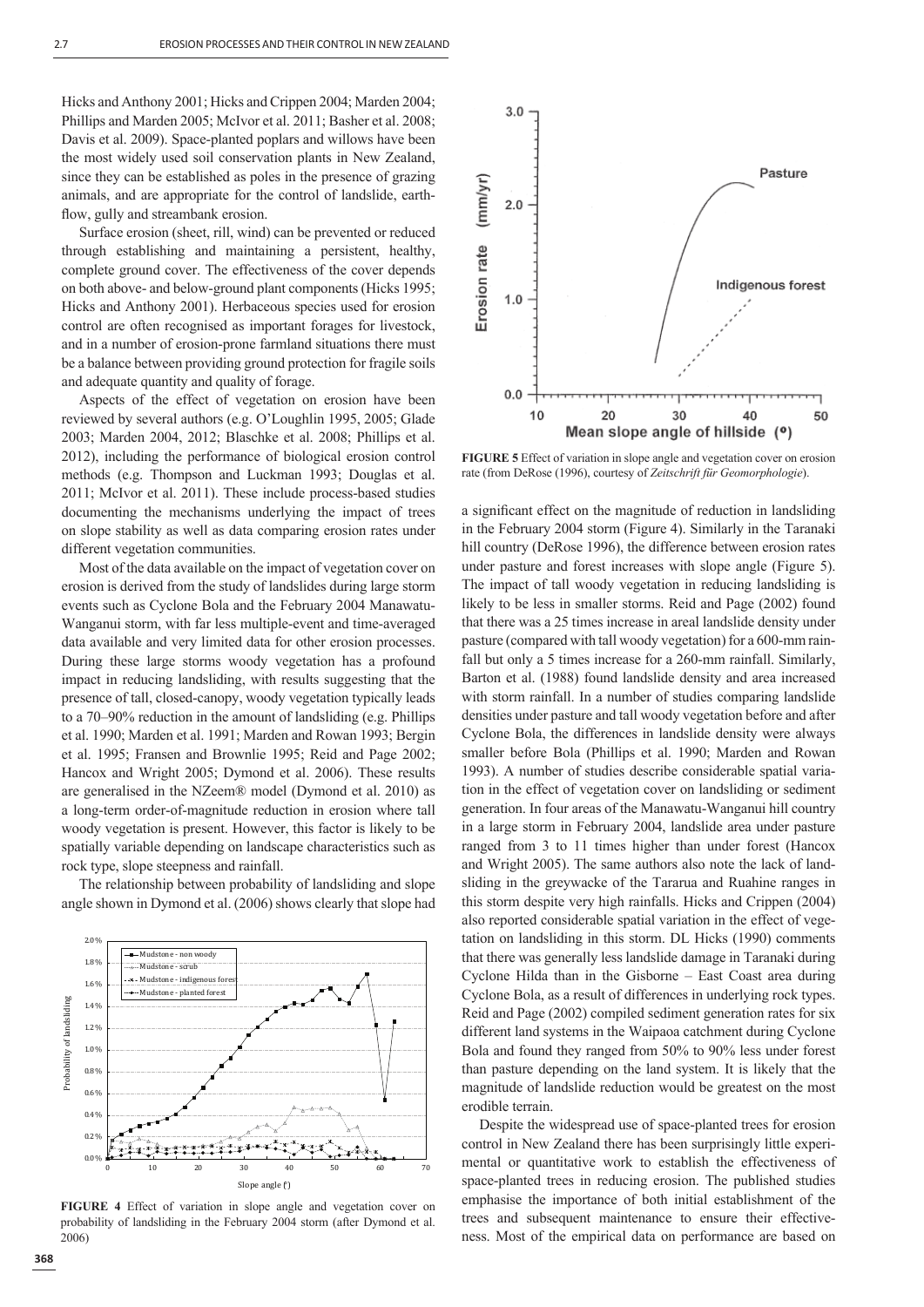individual or small groups of trees rather than hillslope-scale performance. Hawley and Dymond (1988) back-calculated what the reduction in landslide damage would have been (70%) with 10-m tree spacing and 100% establishment and survival, although the actual performance was considerably lower (14% reduction in landsliding, tree spacing of 20 m and 66% survival). Smaller reductions in landsliding were documented by Varvaliu (1997) and Hicks et al. (1993) in storms in 1992 in the Manawatu-Wanganui hill country. Using a similar approach to Hawley and Dymond (1988), small groups of space-planted trees were found by Douglas et al. (2009, 2011) to locally reduce landsliding by 95%. The authors do not comment on the performance of these small groups of trees in a broader whole-hillslope context. However, a number of studies have shown that space-planted trees have performed poorly due to inadequacy of establishment and maintenance of plantings (e.g. Hicks 1989, 1992; Cameron 1991; Thompson and Luckman 1993; Hicks et al. 1993).

The data on closed-canopy and space-planted tree have been used to model the effect of vegetation change on erosion (e.g. Dymond et al. 2010; McIvor et al. 2011) by assuming closedcanopy trees reduce erosion by 90% over 20 years, space-planted trees reduce erosion by 70% over 15 years, and scrub or native forest reversion reduces erosion by between 10% (early-stage incomplete canopy closure) and 90% (complete canopy closure). Using this approach Dymond et al. (2010) calculated that by targeting the 500 farms with the highest priority for soil conservation the total sediment load of the Manawatu River could be reduced by ~50% by the time the trees matured.

There are far less data on the influence of vegetation on suspended sediment yield, especially for space-planted trees, and there is clear evidence of scale effects. At small-catchment and storm-event scales comparisons of sediment yield under different vegetation cover, and studies of the impact of deforestation, show that forested catchments yield significantly less sediment than pasture catchments (e.g. Dons 1987; DM Hicks 1990; Fahey and Marden 2000; Fahey et al. 2003). Forested catchments can have a mean annual sediment yield up to 95% less than pasture catchments (DM Hicks 1990). In much of the published data forested catchments yield 50–80% less sediment than pasture catchments, whether it is pine or indigenous forest. There appears to be regional variation in the magnitude of this difference that may be due to catchment characteristics or different record periods. In some comparative studies other factors override the vegetation difference, and pasture catchments have similar or lower sediment yield than forested catchments (e.g. Dons 1987; DM Hicks 1990 (East Otago catchments); McKergow et al. 2010). Most of the data showing pasture catchments have a higher sediment yield than forested catchments come from very small catchments  $(<1-10 \text{ km}^2)$ . There are no published studies where the effect of space-planted trees on sediment yield has been measured at this scale.

At large-catchment to national scale, vegetation appears to be a secondary influence, with rainfall, geology and topography having more influence on sediment yield (e.g. Hicks et al. 1996, 2011; Elliott et al. 2008). Regional analyses from the Auckland area (Hicks et al. 2009) suggested yields from pasture catchments were ~30% higher than those from forested catchments while at national scale Elliott et al. (2008) found trees or scrub produced on average 80% less sediment than pasture (all other catchment characteristics being similar).

There is a very limited amount of data, all from a single set of studies in the Gisborne area, on the influence of vegetation on earthflow movement. O'Loughlin and Zhang (1986) describe early work on the mechanisms by which trees influence earthflow movement rates and compare wet-winter movement rates under pasture (1.5–2 m month<sup>-1</sup>) and pine trees (0.05 m month<sup>-1</sup>). Using similar data Pearce et al. (1987) summarise 4 years of data collection and suggest movement rates are an order of magnitude lower under pine trees  $(0.05 \text{ m month}^{-1})$  in winter and annual movement of 0.2–0.5 m) than pasture (0.5 m month<sup>-1</sup> in winter and annual movement of 3–5 m). With a longer period of record (up to 6 years) the differences between grassed earthflows  $(\sim 1 \text{ m month}^{-1})$ and forested earthflows  $(0.005-0.001 \text{ m month}^{-1})$  were far larger (Phillips et al. 1990; Marden et al. 1992; Zhang et al. 1993). Thompson and Luckman (1993) also comment on the performance of biological erosion control on earthflows, suggesting treatment was 'successful' at 63% of sites when trees were closely  $(\leq$ 5–8 m) and extensively ( $\geq$ 60% of earthflow surface) planted.

There is also limited information on the influence of vegetation on gully erosion. In the Gisborne – East Coast region gullies are characteristic of both forested and grassed landscapes (Parkner et al. 2006, 2007); however, gullies under forest have a higher topographic threshold (a combination of slope and area) than pasture. Gully erosion in this area is closely associated with deforestation, and reforestation has been extensively used to control gully erosion (Marden et al. 2005, 2012). The ability to stabilise gullies with trees is highly dependent on gully size and shape, with an 80% chance of success for gullies of less than one hectare and little success once gullies exceed 10 hectares (Marden et al. 2005). Herzig et al. (2011) model the effect of reforesting gullies on sediment yield in the Gisborne region suggesting past afforestation has reduced sediment yield in the Waipaoa catchment by 33% and the Waiapu by 16%, and that targeted future afforestation could reduce sediment yield by 50%. Even less data are available on the influence of space-planted trees on gully erosion. Thompson and Luckman (1993) found that treatment of gully erosion was successful at only 42% of sites and it required very closely spaced trees to be highly effective. Where gullies were >5 m deep, space-planting was ineffective.

Ground cover is known to be highly effective in reducing rates of sheet and rill erosion although there is little New Zealand data. In a plot study at Pukekohe, Basher et al. (1997) found the shortterm rate of soil loss from grass plots  $(38 \text{ t km}^{-2} \text{ yr}^{-1})$  was two orders of magnitude less than that from bare soil (4400 t km<sup>-2</sup> yr<sup>-1</sup>). Very high rates of erosion have been measured under intensive cropping, where there is a high proportion of bare ground for long periods of time, at both Pukekohe (Basher and Ross 2002) and Ohakune (Basher et al. 2004). Studies of sediment yield in the Auckland area (Hicks 1994) showed that yield from an urbanising catchment (with a high proportion of bare ground eroding by sheet and rill erosion) was more than an order of magnitude higher than any other land use (Table 3). This study also showed that the sediment yield from a market gardening catchment was no different to a pasture catchment because, despite the high within-field erosion rates, much of the sediment was deposited locally and not transported downstream.

Similarly rates of wind erosion are strongly influenced by ground cover and by shelter. In the Mackenzie Basin Basher and Webb (1997) found that bare ground had lost ~4 cm of topsoil over a 40-year period, compared with no soil loss on vegetated sites. In the same area wind erosion under irrigated pasture was  $~60\%$  of that under dryland pasture (McDowell and Walker 2010). High rates of wind erosion in single storm events have been documented from several bare cultivated sites in Canterbury (Painter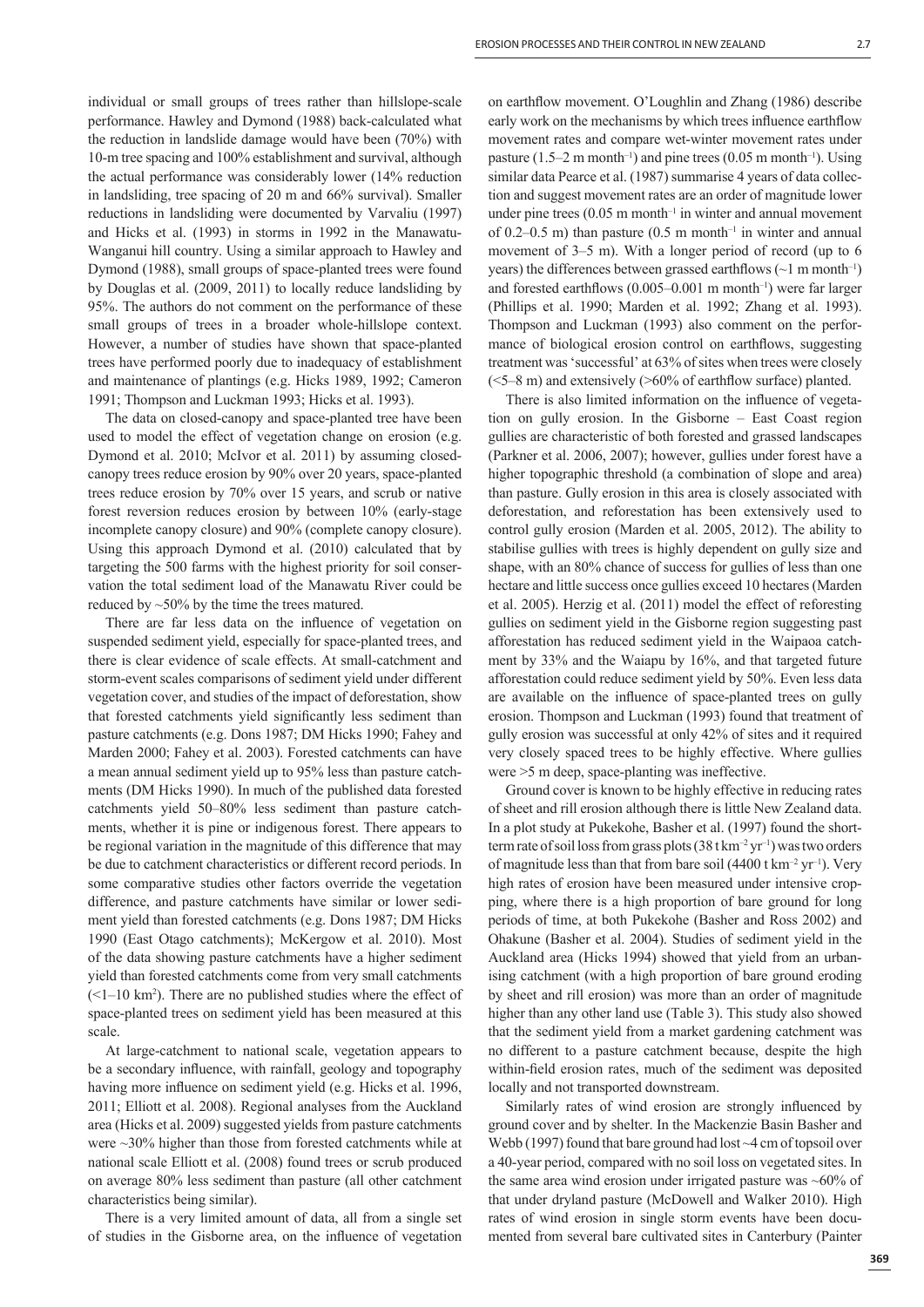1978; Hunter and Lynn 1988; McGuigan 1989; Basher 1990). Planting windbreaks for field shelter has historically been widely used on both cropland and pastoral farmland in New Zealand to reduce the wind erosion hazard (Sturrock 1984).

**TABLE 3.** Sediment yields from catchments in Auckland with different land uses (from Hicks 1994)

| <b>Site</b> | <b>Land</b> use  | Average annual<br>sediment yield<br>$(t \, km^{-2} \, yr^{-1})$ |
|-------------|------------------|-----------------------------------------------------------------|
| Alexandra   | Urbanising       | 2370                                                            |
| Wairau      | Mature urban     | 100                                                             |
| Pakuranga   | Mature urban     | 24                                                              |
| Manukau     | Pasture          | 46                                                              |
| Whangapouri | Market gardening | 52                                                              |

## **EROSION CONTROL AND ECOSYSTEM SERVICES**

Few studies have assessed the value of erosion control in an ecosystem services context, and most of the available research focuses on the value of afforestation with little information on other erosion control technologies.

Barry et al. (2011) outline a method to use scenarios for possible future afforestation of erosion-prone land (Watt et al. 2010), along with an erosion model (NZeem®), to predict the reduction in erosion from conversion of grassland to forest and value the economic benefits of avoided soil erosion. Included in their analysis are:

- Private costs: establishment and harvesting of forest, opportunity cost of land use change
- Private benefits: avoided farm infrastructure damage and private property damage
- Public costs: construction to reduce soil erosion damage, policy mechanism costs
- Public benefits: avoided public infrastructure and flood damage, avoided damage to consumptive water quality, avoided damage to soil regulating facilities

They suggest the separation into public and private benefits and costs avoids double-counting and would also help identify appropriate policy instruments to avoid soil erosion damage using the private and public net benefit framework. The analysis methodology was applied to marginal lands in the Gisborne area to assess the value of different policy options (Barry et al. 2012). This suggested in some cases forestry was not viable and thus there would be no public benefit from avoided erosion and that afforestation of these would require positive incentives or improvements in forest and farm systems and technologies. They suggest the former would be very expensive and the best policy mechanism is technology improvement. The authors do acknowledge that incorporation of other ecosystem services resulting from afforestation may change the policy options.

Little work has been done on the value of erosion control on arable farm land apart from Cullen et al. (2004) suggesting frequent cultivation of arable soils may diminish the level of this ecosystem service.

The first comprehensive national-scale attempt to characterise and map ecosystem services in New Zealand as a basis for exploring the impact of future land use change scenarios on ecosystem services is described by Rutledge et al. (2010). The aim of this work is to develop a multiple land use change model that can more accurately model the full range of ecosystem services spatially and temporally. Preliminary work by Ausseil

and Dymond (2010) assesses the effect of land use change on erosion-prone land in the Manawatu catchment on five ecosystem services (regulation of climate, protection of soil, maintenance of clean water, water-flow regulation, provision of natural habitat). Sediment yield was used as an indicator of soil protection and two afforestation scenarios (conversion to planted forest, reversion to indigenous shrubland) were assessed using several models to predict the effects of land use change on the ecosystem service indicators. The ecosystem services were valued in dollar terms to allow summation of net benefits in economic terms. In both afforestation scenarios, the main environmental benefit was a large (50%) sediment yield reduction from the catchment. Rutledge et al. (2010) and Dymond et al. (2012) apply a similar approach nationally to investigate the trade-offs between regulation of soil erosion (change in erosion rate), provision of fresh water (water yield) and climate regulation (carbon storage) associated with afforestation. New *Pinus radiata* forests (once mature) have significant benefits for erosion control (reducing erosion by 10 times) and carbon storage (storing 8.5 t C ha<sup>-1</sup> yr<sup>-1</sup>), but the reduction in water yield neutralises these benefits in water-short catchments.

Blaschke et al. (2008) examine the impact of afforestation on water yield and erosion to demonstrate the potential effects of mitigating climate change via afforestation. While the primary benefit of afforestation is in reducing erosion and sediment yield (by at least 50% in small catchments and by a smaller amount in large catchments) there are additional benefits for other ecosystem services including improved water quality, water regulation, improved aquatic habitat, greenhouse gas reduction, biodiversity protection, soil and nutrient retention (Blaschke et al. 2008). The benefits of afforestation for aquatic habitat and freshwater biodiversity protection have been extensively studied (e.g. Death and Death 2006; Parkyn et al. 2006). Wilcock et al. (2008) summarise these benefits as reduced input of nutrients and contaminants, improved habitat and food supply by addition of wood and leaf litter, and a reduction in water temperature from shade provided by trees.

There is a positive effect on water regulation by reducing flood flows (at least in smaller catchments with a large proportion afforested). However, there can be a negative effect on water regulation by reducing low flows. The reduction in flood peaks depends on the proportion of the catchment afforested and the size of the flood (compared to pasture a reduction of 30–90% during small (up to annual) floods,  $20-50\%$  in large floods, and negligible in extreme floods) – see Rowe et al. (2003). Afforestation reduces flood peaks but not flood volumes as floodwaters are delivered over longer time periods. Measured reductions in low flow range from 0 to 50% (Rowe et al. 2003). Large changes in flood peaks, water yields or low flows have only been observed in small catchments where most of the catchment has been planted, with the few published studies of partial afforestation of large catchments showing much smaller changes in flow.

Erosion control also has a positive benefit for climate regulation through storing carbon and nitrogen both in the plants and soil, and for maintaining soil fertility. The impact of erosion on soils in the soft rock hill country has been characterised in a number of studies (Lambert et al. 1984; Douglas et al. 1986; Smale et al. 1997; Sparling et al. 2003; Basher et al. 2011; Rosser and Ross 2011; DeRose 2012). All show that shallow landslide erosion causes a reduction in soil depth (and water holding capacity), and a loss of carbon, nitrogen and nutrients. In loess-mantled hill country in the Wairarapa topsoil depths on landslide scars are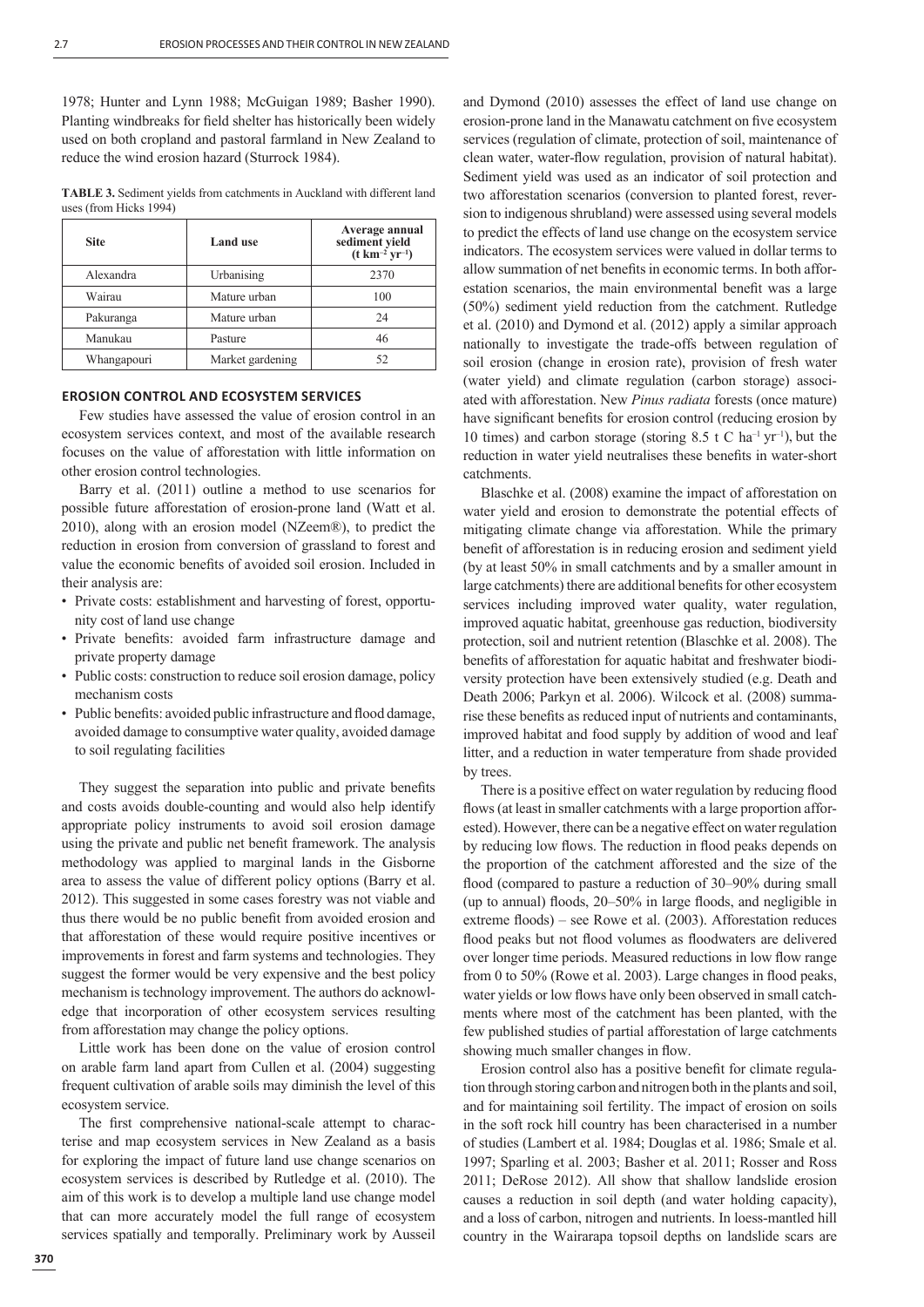about one-third those in uneroded soils (Rosser and Ross 2011) and soil depth to bedrock is about 9.5% less (DeRose 2012). By reducing rates of landsliding, erosion control contributes to the maintenance of soil carbon and nitrogen, soil fertility and water holding capacity. It is worth noting that most of the studies of the impact of landslide erosion have only characterised the landslide scars and have ignored the debris tails associated with the landslide scars. Basher et al. (2011) mapped both scars and tails and showed that the debris tails occupied 50–100% more area than the landslide scars. Much of the soil carbon removed from scars was redeposited in the debris tails rather than being completely lost. This redistribution has not been incorporated into analyses of the net effect of erosion on soil depth and organic matter.

#### **ACKNOWLEDGEMENTS**

The writing of this paper was partly funded by the Clean Water Productive Land research programme (Ministry of Business, Innovation and Employment contract C10X1006) under subcontract to AgResearch. Mike Marden and Christine Bezar commented on earlier drafts of the manuscript.

## **REFERENCES**

- Anthony T 2001. Managing waterways on farms. Wellington, Ministry for the Environment. 209 p.
- Ausseil A-G, Dymond JR 2010. Evaluating ecosystem services of afforestation on erosion-prone land: a case study in the Manawatu catchment, New Zealand. In: Swayne DA, Yang W, Voinov AA, Rizzoli A, Filatova T eds International Environmental Modelling and Software Society (iEMSs) 2010 International Congress on Environmental Modelling and Software Modelling for Environment's Sake, Fifth Biennial Meeting, Ottawa, Canada.
- Barry L, Paragahawewa U, Yao R, Turner J 2011. Valuing avoided soil erosion by considering private and public net benefits. Paper presented at the 2011 NZARES Conference, Tahuna Conference Centre, Nelson, New Zealand, 25–26 August 2011. (http://ageconsearch.umn.edu/)
- Barry L, Yao R, Paragahawewa U, Harrison DR 2012. Where and how can policy encourage afforestation to avoid soil erosion. Paper presented at the 2012 NZARES Conference, Tahuna Conference Centre, Nelson, New Zealand, 30–31August 2012. (http://ageconsearch.umn.edu/)
- Barton IL, Dakin AJ, McPike AM, McQuarrie WG, Ogilvie DJG 1988. February 1985 storm – effects in the Hunua catchments. Auckland Regional Authority Report 11/26/7.
- Basher LR 1990. Wind erosion and soil re-formation in the upper Hurunui River gorge. Division of Land and Soil Sciences Technical Record CH6. Christchurch, DSIR.
- Basher LR, Painter DJ 1997. Wind erosion in New Zealand. In: Proceedings of the International Symposium on Wind Erosion, Manhattan, Kansas, 3–5 June 1997. New York, USDA-ARS. (http://www.weru.ksu.edu/symposium/proceed.htm)
- Basher LR, Ross CW 2002. Soil erosion rates under intensive vegetable production on clay loam, strongly structured soils at Pukekohe, New Zealand. Australian Journal of Soil Research 40: 947–961.
- Basher LR, Webb TH 1997. Wind erosion rates on terraces in the Mackenzie Basin. Journal of the Royal Society of New Zealand 27: 499–512.
- Basher LR, Hicks DM, Ross CW, Handyside B 1997. Erosion and sediment transport from the market gardening lands at Pukekohe, Auckland, New Zealand. Journal of Hydrology (NZ) 36: 73–95.
- Basher LR, Ross CW, Dando J 2004. Impacts of carrot growing on volcanic ash soils in the Ohakune area, New Zealand. Australian Journal of Soil Research 42: 259–272.
- Basher LR, Botha N, Dodd MB, Douglas GB, Lynn I, Marden M, McIvor IR, Smith W 2008. Hill country erosion: a review of knowledge on erosion processes, mitigation options, social learning and their long-term effectiveness in the management of hill country erosion. Landcare Research Contract Report LC0708/081 for the Ministry of Agriculture and Forestry Policy, Wellington.
- Basher LR, Barringer J, Lynn IH, Page MJ 2010. Accounting for the effects of mass-movement erosion on soil carbon stocks: defining and mapping mass-movement erosion prone land. Landcare Research Contract Report LC0910/086 for the Ministry for the Environment, Wellington.

Basher LR, Betts HD, DeRose RC, Lynn IH, Marden M, McNeill SJ,

Sutherland A, Willoughby J, Page MJ, Rosser B 2011. Accounting for the effects of mass-movement erosion on soil carbon stocks in the soil carbon monitoring system: a pilot project. Landcare Research Contract Report LC288. Lincoln, Landcare Research.

- Basher LR, Douglas G, Elliott S, Hughes A, Jones H, McIvor I, Page M, Rosser B, Tait A 2012. The impacts of climate change on erosion and erosion control methods – a critical review. Landcare Research Contract Report LC1021 for the Ministry of Primary Industries.
- Bayfield MA, Meister AD 1998. East Coast Forestry Project review: report for the Ministry of Agriculture and Forestry. Wellington, MAF.
- Bayfield MA, Meister AD 2005. East Coast forestry project review: report to Ministry of Agriculture and Forestry. Wellington, MAF.
- Blaschke P, Hicks D, Meister A 2008. Quantification of the flood and erosion reduction co-benefits, and co-costs, of climate change mitigation measures in New Zealand. Wellington, Ministry for the Environment.
- Bergin DR, Kimberley MO, Marden M 1995. Protective value of regenerating tea-tree stands on erosion-prone hill country, East Coast, North Island, New Zealand. New Zealand Journal of Forestry Science 25: 3–19.
- Burton A 2002. Soil intactness monitoring programme for the Tasman District 2001 report. Richmond, Nelson, Tasman District Council.
- Burton AS, Taylor A, Hicks DL 2009. Assessing soil stability. In: Land and Soil Monitoring: a guide for SoE and regional council reporting. New Zealand Land Monitoring Forum. Pp. 89–166.
- Cameron D 1991. Effect of soil conservation tree plantings on damage sustained by the Whareama catchment during the storm of 8–11 April 1991. Broadsheet 9 (Christmas issue): 25–29. New Zealand Soil Conservators **Association**
- Committee of Inquiry 1939. Maintenance of vegetative cover in New Zealand, with special reference to land erosion. DSIR Bulletin 77.
- Crippen TF 1999. Hill country erosion monitoring survey for the State of the Environment Report. Contract report for Manawatu-Wanganui Regional Council.
- Crippen T, Hicks DL 2011. Changes in the state of the soil in the Wellington region 2002 to 2010. Contract report for Greater Wellington Regional Council.
- Crippen TC, Scholes P 2001. Gisborne Point Sampling Provisional Data Summary and Comments. Contract report for Gisborne District Council
- Crozier MJ 1996. Runout behaviour of shallow, rapid earthflows. Zeitschrift für Geomorphologie NF Supplement 105: 35–48.
- Crozier MJ 2005. Multiple-occurrence regional landslide events in New Zealand: hazard management issues. Landslides 2: 247–256.
- Crozier MJ, Deimel MS, Simon JS 1995. Investigation of earthquake triggering for deep-seated landslides, Taranaki, New Zealand. Quaternary International 25: 65–73.
- Cullen R, Takatsuka Y, Wilson M, Wratten S 2004. Ecosystem services on New Zealand arable farms. Paper presented at the 2004 NZARES Conference, Blenheim Country Hotel, Blenheim, New Zealand, June 25–26, 2004 (http://researcharchive.lincoln.ac.nz/dspace/).
- Cumberland KB 1944. Soil erosion in New Zealand: a geographic reconnaissance. Christchurch, Whitcombe and Tombs.
- Davis M, Douglas G, Ledgard N, Palmer D, Dhakal B, Paul T, Bergin D, Hock B, Barton I 2009. Establishing indigenous forest on erosion-prone grassland: land areas, establishment methods, costs and carbon benefits. Scion Contract Report for the Ministry for Agriculture and Forestry. 90 p.
- Death R, Death F 2006. Forestry effects on stream invertebrate communities. In: Eyles G, Fahey B eds The Pakuratahi Land Use Study: a 12 year paired catchment study of the environmental effects of Pinus radiata forestry. HBRC Plan No. 3868. Napier, Hawkes Bay Regional Council. Pp. 91–106.
- de Groot RS, Wilson MA, Boumans RMJ 2002. A typology for the classification, description and valuation of ecosystem functions, goods and services. Ecological Economics 41: 393–408.
- DeRose RC 1996. Relationship between slope morphology, regolith depth, and the incidence of shallow landslides in eastern Taranaki hill country. Zeitschrift für Geomorphologie NF Supplement 105: 49–60.
- DeRose RC 2012. Slope control on the frequency distribution of shallow landslides and associated soil properties, North Island, New Zealand. Earth Surface Processes and Landforms 38: 356–371.
- Dominati E, Patterson M, Mackay A 2010. A framework for classifying and quantifying the natural capital and ecosystem services of soils. Ecological Economics 69: 1858–1868.
- Dons A 1987. Hydrology and sediment regime of a pasture, native forest, and pine forest catchment in the central North Island, New Zealand. New Zealand Journal of Forestry Science 17: 161–178.
- Douglas GB, Trustrum NA, Brown IC 1986. Effect of soil slip erosion on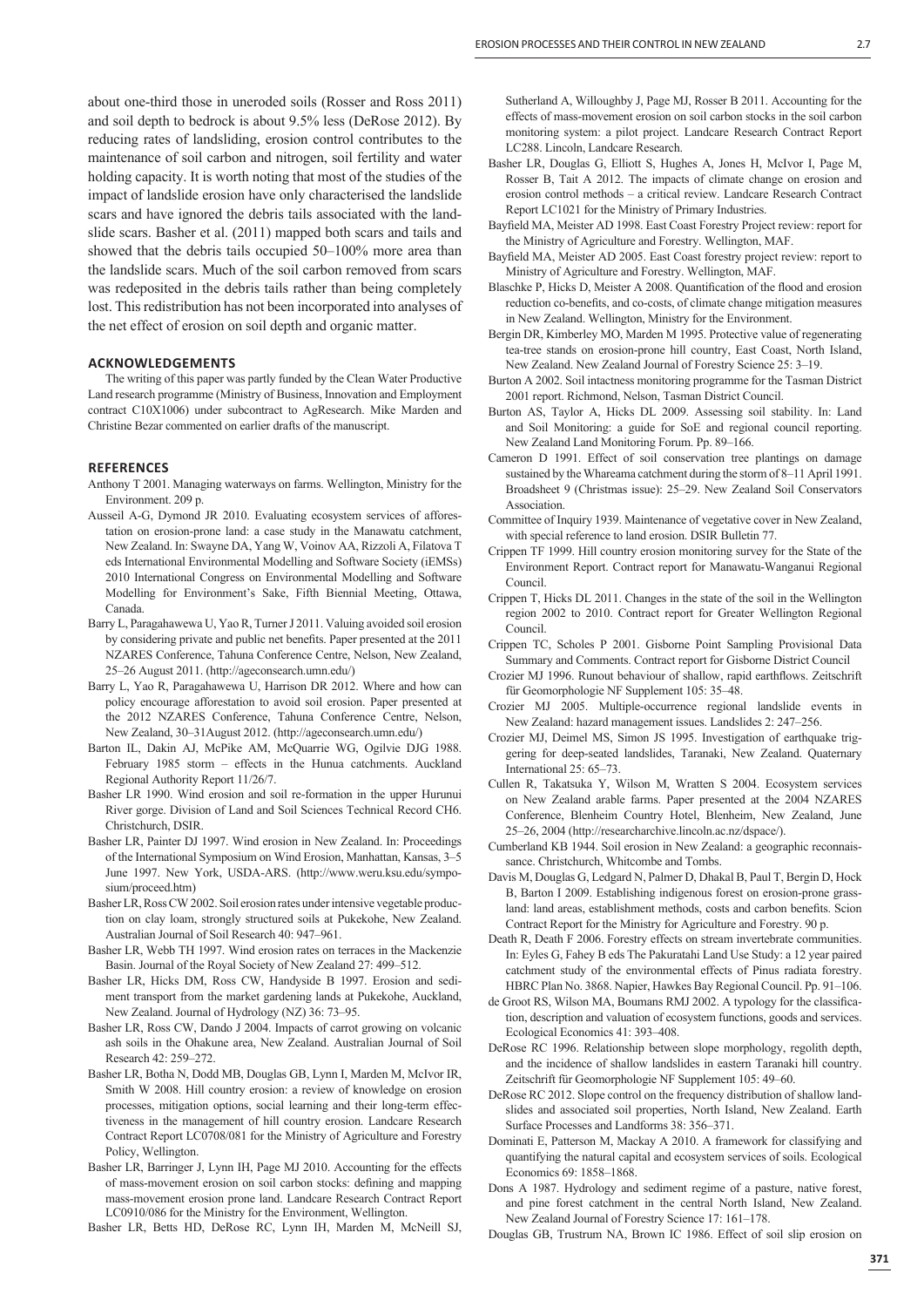Wairoa hill pasture production and composition. New Zealand Journal of Agricultural Research 29: 183–192.

- Douglas GB, Sheppard JS, Wilkinson AG, Wills BJ, Ledgard NJ, Fung LE 1998. A review of pastoral development and land stabilisation using plants in New Zealand hill and mountain regions. In: 98th International symposium on Resources Development and Protection of Mountainous Areas, Shijiazhuang, Hebei, Peoples Republic of China. Pp. 1–21.
- Douglas GB, McIvor IR, Manderson AK, Todd M, Braaksma S, Gray RAJ 2009. Effectiveness of space-planted trees for controlling soil slippage on pastoral hill country. In: Currie LD, Lindsay CL eds Nutrient management in a rapidly changing world. Occasional Report 22. Palmerston North, Fertilizer and Lime Research Centre, Massey University.
- Douglas GB, McIvor IR, Manderson AK, Koolaard JP, Todd M, Braaksma S, Gray RAJ 2011. Reducing shallow landslide occurrence in pastoral hill country using wide spaced trees. Land Degradation and Development: doi: 10.1002/ldr.1106
- Dymond JR, Ausseil AG, Shepherd JD, Buettner L 2006. Validation of a region-wide model of landslide susceptibility in the Manawatu–Wanganui region of New Zealand. Geomorphology 74: 70–79.
- Dymond JR, Betts HD, Schierlitz CS 2010. An erosion model for evaluating regional land-use scenarios. Environmental Modelling and Software 25: 289–298.
- Dymond JR, Ausseil AG, Ekanayake JC, Kirschbaum MUF 2012. Tradeoffs between soil, water, and carbon - a national scale analysis from New Zealand. Journal of Environmental Management 95: 124–131.
- Elliott AH, Shankar U, Hicks DM, Woods RA, Dymond JR 2008. SPARROW regional regression for sediment yields in New Zealand rivers. In: Sediment dynamics in changing environments (Proceedings of a symposium held in Christchurch, New Zealand, December 2008). IAHS Publication 325: 242–249.
- Eyles GO 1983. Severity of present erosion in New Zealand. New Zealand Geographer 39: 12–28.
- Eyles GO 1985. The New Zealand Land Resource Inventory erosion classification. Water and Soil Miscellaneous Publication 85.
- Fahey BD, Coker RJ 1989. Forest road erosion in the granite terrain of southwest Nelson, New Zealand. Journal of Hydrology (NZ) 28: 123–141.
- Fahey BD, Coker RJ 1992. Sediment production from forest roads in Queen Charlotte Forest and potential impact on marine water quality, Marlborough Sounds, New Zealand. New Zealand Journal of Marine and Freshwater Research 26: 187–195.
- Fahey BD, Marden M 2000. Sediment yields from a forested and a pasture catchment, coastal Hawke's Bay, North Island, New Zealand. Journal of Hydrology (NZ) 39: 49–63.
- Fahey BD, Marden M, Phillips CJ 2003. Sediment yields from plantation forestry and pastoral farming, coastal Hawke's Bay, North Island, New Zealand. Journal of Hydrology (NZ) 42: 27–38.
- Fransen PJB, Brownlie RK 1995. Historical slip erosion in catchments under pasture and radiata pine forest, Hawke's Bay hill country. New Zealand Forestry 40(4): 29–33.
- Gibbs HS, Raeside JD 1945. Review of soil erosion in the high country of the South Island. DSIR Bulletin 92.
- Glade T 1998. Establishing the frequency and magnitude of landslide triggering rainstorm events in New Zealand. Environmental Geology 35: 160–174.
- Glade T 2003. Landslide occurrence as a response to land use change: a review of evidence from New Zealand. Catena 51: 297–314.
- Hancox G, Perrin ND 2009. Green Lake Landslide and other giant and very large postglacial landslides in Fiordland, New Zealand. Quaternary Science Reviews 28: 1020–1036.
- Hancox GT, Wright K 2005. Analysis of landsliding caused by the February 2004 rainstorms in the Wanganui-Manawatu hill country, southern North Island, New Zealand. Institute of Geological & Nuclear Sciences Science Report 2005/11.
- Hawley JG, Dymond JR 1988. How much do trees reduce landsliding? Journal of Water and Soil Conservation 43: 495–498.
- Herzig A, Dymond JR, Marden M 2011. A gully-complex model for assessing gully stabilisation strategies. Geomorphology 133: 23–33.
- Hicks DL 1989. Soil conservation on the Waihora catchment, East Coast: an assessment in the wake of Cyclone Bola. Division of Land and Soil Sciences Technical Record PN3. Palmerston North, DSIR.
- Hicks DL 1990. Landslide damage to pasture, pine plantations, scrub and bush in Taranaki. DSIR Land Resources Technical Record 31. Lower Hutt, **DSIR**

Hicks DL 1991a. Effect of soil conservation tree plantings on damage sustained

by the Whareama catchment during the storm of 8–11 April 1991. DSIR Land Resources Contract Report 91/106 for Wellington Regional Council.

- Hicks DL 1991b. Erosion under pasture, pine plantations, scrub and indigenous forest: a comparison from Cyclone Bola. New Zealand Forestry 36: 21–22.
- Hicks DL 1992. Impact of soil conservation on storm-damaged hill grazing lands in New Zealand. Australian Journal of Soil and Water Conservation 5: 34–40.
- Hicks DL 1995. Control of soil erosion on farmland: a summary of erosion's impact on New Zealand agriculture, and farm management practices which counteract it. Wellington, MAF Policy. 45 p.
- Hicks DL 2000. Soil Erosion in Auckland's Hill Country. Contract report to Auckland Regional Council.
- Hicks DL, Anthony T 2001. Soil conservation technical handbook. Prepared for the Ministry for the Environment by the New Zealand Resource Management Association, Ministry for the Environment, Wellington.
- Hicks D, Crippen T 2004. Erosion of Manawatu-Wanganui hill country during the storm on 15–16 February 2004. Report prepared for Horizons Regional Council by Ecological Research Associates.
- Hicks DL, Thompson AJ 2009. Changes in soil state and disturbance from 1999–2007. Auckland Regional Council Technical Report 2009/012.
- Hicks DL, Fletcher JR, Eyles GO, McPhail CR, Watson M 1993. Erosion of hill country in the Manawatu-Wanganui region 1992: impacts and options for sustainable landuse. Landcare Research Contract Report LC9394/051 for Federated Farmers.
- Hicks DM 1990. Suspended sediment yields from pasture and exotic forest basins. Abstracts New Zealand Hydrological Society Symposium 1990, Taupo.
- Hicks DM 1994. Storm sediment yields from basins with various landuses in Auckland area. Technical Publication 51. Auckland, Auckland Regional Council.
- Hicks DM, Hill J, Shankar U 1996. Variation of suspended sediment yields around New Zealand: the relative importance of rainfall and geology. In: Erosion and sediment yield: global and regional perspectives. IAHS Publication 236: 149–156.
- Hicks DM, Hoyle J, Roulston H 2009. Analysis of sediment yields within the Auckland region. Auckland Regional Council Technical Report 2009/064 prepared by NIWA.
- Hicks DM, Shankar U, McKerchar AI, Basher L, Jessen M, Lynn I, Page M 2011. Suspended sediment yields from New Zealand rivers. Journal of Hydrology (NZ) 50: 81–142.
- Hunter GG, Lynn IH 1988. Wind erosion of a soil in North Canterbury. New Zealand Journal of Experimental Agriculture 16: 173–177.
- Krausse MK, Eastwood C, Alexander RR 2001. Muddied waters, counting the national economic cost of soil erosion and sedimentation in New Zealand. Lincoln, Manaaki Whenua Press.
- Lambert MG, Trustrum NA, Costall DA 1984. Effect of soil slip erosion on seasonally dry Wairarapa hill pastures. New Zealand Journal of Agricultural Research 27: 57–64.
- Lambrechtsen NC 1986a. Management and uses of grasses, legumes and herbs – an introduction. In: Van Kraayenoord CWS, Hathaway RL eds Plant materials handbook for soil conservation. Volume 2 Introduced plants. Water and Soil Miscellaneous Publication 94. Wellington, Water and Soil Directorate, Ministry of Works and Development. Pp. 119–245.
- Lambrechtsen N C 1986b. Plant materials for slip oversowing. In: Van Kraayenoord CWS, Hathaway RL eds Plant materials handbook for soil conservation. Volume 1 Principles and practices. Water and Soil Miscellaneous Publication 93. Wellington, Water and Soil Directorate, Ministry of Works and Development. Pp. 119–124.
- Lynn IH, Eyles GO 1984. Distribution and severity of tunnel gully erosion in New Zealand. New Zealand Journal of Science 27: 175–186.
- Lynn IH, Manderson AK, Page MJ, Harmsworth GR, Eyles GO, Douglas GB, Mackay AD, Newsome PJ 2009. Land Use Capability survey handbook – a New Zealand handbook for the classification of land. 3rd edn. Hamilton, AgResearch; Lincoln, Landcare Research; Lower Hutt, GNS Science.
- Marden M 2004. Future-proofing erosion-prone hill country against soil degradation and loss during large storm events: have past lessons been heeded? New Zealand Journal of Forestry 49: 11–16.
- Marden M 2012. Effectiveness of reforestation in erosion mitigation and implications for future sediment yields, East Coast catchments, New Zealand: a review. New Zealand Geographer 68: 24–35.
- Marden M, Rowan D 1993. Protective value of vegetation on Tertiary terrain before and during Cyclone Bola, East Coast, North Island, New Zealand. New Zealand Journal of Forestry Science 23: 255–263.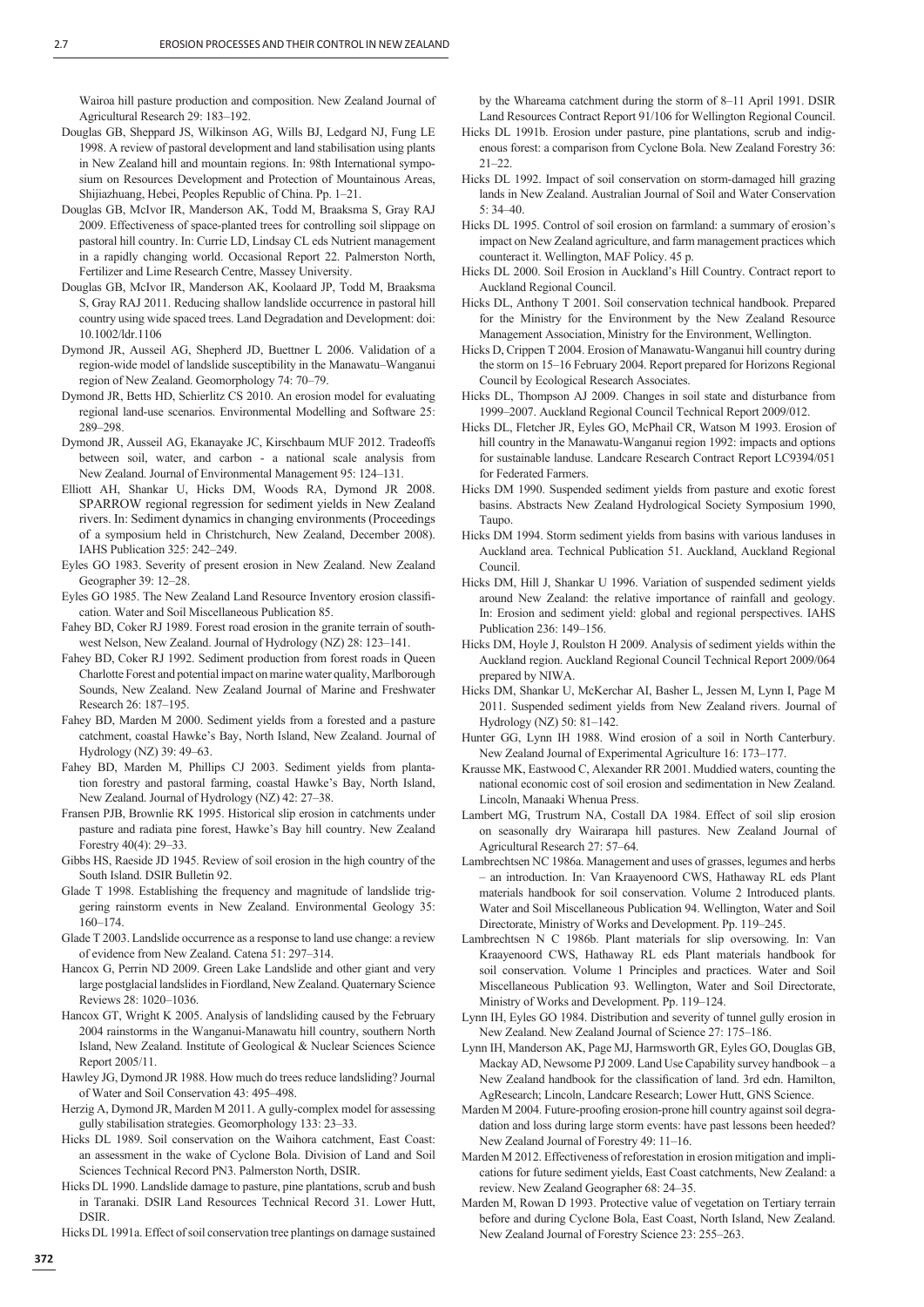- Marden M, Rowan D 1997. Vegetation recovery and indicative sediment generation rates by sheetwash erosion from hauler-logged settings at Mangatu Forest. New Zealand Journal of Forestry 42: 29–34.
- Marden M, Phillips CJ, Rowan D 1991. Declining soil loss with increasing age of plantation forests in the Uawa catchment, East Coast region. In: Henriques PR ed. Proceedings, International Conference on Sustainable Land Management, Napier, Hawke's Bay, New Zealand, 17–23 November 1991. Pp. 358–361.
- Marden M, Phillips CJ, Jackson RJ, Zhang XB, Ekanayake J 1992. A decade of earthflow research and interrelated studies in the North Island of New Zealand. In: Proceedings of International Symposium on erosion, debris flows and environment in mountain regions. Chengdu, China, July 1992. IAHS Publication 209: 263–271.
- Marden M, Arnold G, Gomez B, Rowan D 2005. Pre- and post-reforestation gully development in Mangatu Forest, East Coast, North Island, New Zealand. River Research and Applications 21: 757–771.
- Marden M, Rowan D, Phillips C 2006. Sediment sources and delivery following plantation harvesting in a weathered volcanic terrain, Coromandel Peninsula, North Island, New Zealand. Australian Journal of Soil Research 44: 219–232.
- Marden M, Rowe J, Rowan D 2007. Slopewash erosion following plantation harvesting in pumice terrain and its contribution to stream sedimentation, Pokairoa catchment, North Island, New Zealand. Journal of Hydrology (NZ) 46: 73–90.
- Marden M, Arnold G, Seymour A, Hambling R 2012. History, distribution and stabilisation of steepland gullies in response to revegetation, East Coast region, North Island, New Zealand. Geomorphology 153–154: 81–90.
- McDowell RW, Walker S 2010. Does irrigation prevent phosphorus and sediment loss via wind erosion and benefit surface water quality? In: Soil Solutions for a Changing World, 19th World Congress of Soil Science, 1–6 August 2010, Brisbane, Australia.
- McGlone MS 1983. Polynesian deforestation of New Zealand: a preliminary synthesis. Archaeology in Oceania 18: 11–25.
- McGuigan FJ 1989. Wind erosion on the Canterbury Plains October 1988. Unpublished report to North Canterbury Catchment Board and Regional Water Board, Christchurch, New Zealand.
- McIvor I, Douglas G, Dymond J, Eyles G, Marden M 2011. Pastoral hillslope erosion in New Zealand and the role of poplar and willow trees in its reduction. In: Soil erosion issues in agriculture. Pp. 257–278. http://www. intechopen.com/articles/show/title/pastoral-hill-slope-erosion-in-newzealand-and-the-role-of-poplar-and-willow-trees-in-its-reduction.
- McKergow LA, Pritchard M, Elliott AH, Duncan MJ, Senior AK 2010. Storm fine sediment flux from catchment to estuary, Waitetuna-Raglan Harbour, New Zealand. New Zealand Journal of Marine and Freshwater Research  $44.53 - 76$
- McWethy DB, Whitlock C, Wilmshurst JM, McGlone MS, Li X 2009. Rapid deforestation of South Island, New Zealand, by early Polynesian fires. Holocene 19: 883–897.
- Ministry of Agriculture and Forestry 2011. Review of MAF Afforestation Schemes: Permanent Forest Sink Initiative, Afforestation Grant Scheme, East Coast Forestry Project, Sustainable Land Management (Hill Country Erosion) Programme. MAF Information Paper No: 2011/07. Wellington, Ministry of Agriculture and Forestry.
- Ministry for the Environment 2007. Environment New Zealand 2007. Wellington, Ministry for the Environment.
- O'Loughlin CL 1995. The sustainable paradox an examination of the plantation effect – a review of the environmental effects of plantation forestry in New Zealand. New Zealand Forestry 39: 3–8.
- O'Loughlin CL 2005. The protective role of trees in soil conservation. New Zealand Journal of Forestry 49: 9–15.
- $O'$ Loughlin CL, Zhang X 1986. The influence of fast-growing conifer plantations on shallow landsliding and earthflow movement in New Zealand steeplands. In: Forest, environment and silviculture, Proceedings, 18th IUFRO World Congress (Division 1, Vol. 1), Lubljana, Yugoslavia, September 1986. Pp. 217–226.
- Page MJ, Trustrum NA, Gomez B 2000. Implications of a century of anthropogenic erosion for future land use in the Gisborne-East Coast region of New Zealand. New Zealand Geographer 56: 13–24.
- Painter DJ 1978. Soil erosion rates on New Zealand farm land. In: Proceedings of the Conference on Erosion Assessment and Control in New Zealand, New Zealand Association of Soil Conservators, Christchurch. Pp. 25–42.
- Parkner T, Page MJ, Marutani T, Trustrum NA 2006. Development and controlling factors of gullies and gully complexes, East Coast, New Zealand. Earth Surface Processes and Landforms 31: 187–199.
- Parkner T, Page M, Marden M, Marutani T 2007. Gully systems under undisturbed indigenous forest, East Coast Region, New Zealand. Geomorphology 84: 241–253.
- Parkyn SM, Davies-Colley R, Scarsbrook MR, Halliday NJ, Nagels JW, Marden M, Rowan D 2006. Pine afforestation and stream health: a comparison of land-use in two soft rock catchments, East Cape, New Zealand. New Zealand Natural Sciences 31: 113–135.
- Pearce AJ, O'Loughlin CL, Jackson RJ, Zhang XB 1987. Reforestation: on-site effects on hydrology and erosion, eastern Raukumara Range, New Zealand. In: Forest Hydrology and Watershed Management, Proceedings, Vancouver Symposium, August 1987. IASH Publication 167: 489–497.
- Phillips C, Marden M 2005. Reforestation schemes to manage regional landslide risk. In: Glade T, Anderson MG, Crozier MJ eds Landslide hazard and risk. Chichester, Wiley. Pp. 517–548.
- Phillips CJ, Marden M, Pearce A 1990. Effectiveness of reforestation in prevention and control of landsliding during large cyclonic storms. In: Proceedings, 19th World IUFRO Congress (Division 1, Vol. 1), Montreal, Canada, August 1990. Pp. 340–350.
- Phillips CJ, Marden M, Rowan D 2005. Sediment yield following plantation harvesting, Coromandel Peninsula, North Island, New Zealand. Journal of Hydrology (NZ) 44: 29–44.
- Phillips CJ, Marden M, Douglas G, McIvor I, Ekanayake J 2008. Decision support for sustainable land management: effectiveness of wide-spaced trees. Landcare Research Contract Report LC0708/126 for the Ministry of Agriculture and Forestry. 66 p.
- Phillips C, Ekanayake J, Marden M 2011. Root site occupancy modelling of young New Zealand native plants: implications for soil reinforcement. Plant and Soil 346: 201–214.
- Phillips C, Marden M, Basher L 2012. Plantation forest harvesting and landscape response – what we know and what we need to know. New Zealand Journal of Forestry 56: 4–12.
- Pollock KM 1986. Plant materials handbook for soil conservation. Volume 3 Native plants. Water and Soil Miscellaneous Publication 95. Wellington, Water and Soil Directorate, Ministry of Works and Development. 66 p.
- Quilter SJ, Korte CJ, Smith DR 1993. Low cost revegetation of slips near Gisborne. Proceedings of the New Zealand Grassland Association 55: 187–191.
- Reid LM, Page MJ 2002. Magnitude and frequency of landsliding in a large New Zealand catchment. Geomorphology 49: 71–88.
- Roche M 1994. Land and Water: water and soil conservation and central government in New Zealand 1941–1988. Wellington, Historical Branch, Department of Internal Affairs.
- Rosser B 2006. The impact of stock track formation on hill country erosion and sediment supply: an annotated bibliography. Landcare Research Contract Report LC0506/150 for the Foundation for Research, Science and Technology.
- Rosser BJ, Ross CW 2011. Recovery of pasture production and soil properties on soil slip scars in erodible siltstone hill country, Wairarapa, New Zealand. New Zealand Journal of Agricultural Research 54: 23– 44.
- Rowe LK, Jackson R, Fahey B 2003. Land Use and Water Resources: Hydrological effects of different vegetation covers. Landcare Research Contract Report LC0203/027 for the Ministry for Environment. Lincoln, Landcare Research.
- Rutledge DT, Dymond J, Greenhalgh S, Ausseil A-G, Sinclair R, Herzig A, Morgan F, Andrew R, Collins A 2010. Mapping, modelling and managing ecosystems services in New Zealand. In: Swayne DA, Yang W, Voinov AA, Rizzoli A, Filatova T eds International Congress on Environmental Modelling and Software Modelling for Environment's Sake, Fifth Biennial Meeting, Ottawa, Canada International Environmental Modelling and Software Society. http://www.iemss.org/iemss2010/papers/S06/S.06.01. Mapping,%20Modelling%20and%20Managing%20Ecosystems%20 Services%20in%20New%20Zealand%20-%20DANIEL%20 RUTLEDGE.pdf
- Salter RT 1984. Wind erosion. In: Speden I, Crozier MJ eds Natural hazards in New Zealand. Wellington, New Zealand National Commission for UNESCO. Pp. 206–248.
- Smale MC, McLeod M, Smale PN 1997. Vegetation and soil recovery on shallow landslide scars in Tertiary hill country, East Cape region, New Zealand. New Zealand Journal of Ecology 21: 31– 41.
- Soons JM, Selby MJ eds 1992. Landforms of New Zealand, 2nd edn. Hong Kong, Longman Paul.
- Sparling G, Ross D, Trustrum N, Arnold G, West A, Speir T, Schipper L 2003. Recovery of topsoil characteristics after landslip erosion in dry hill country